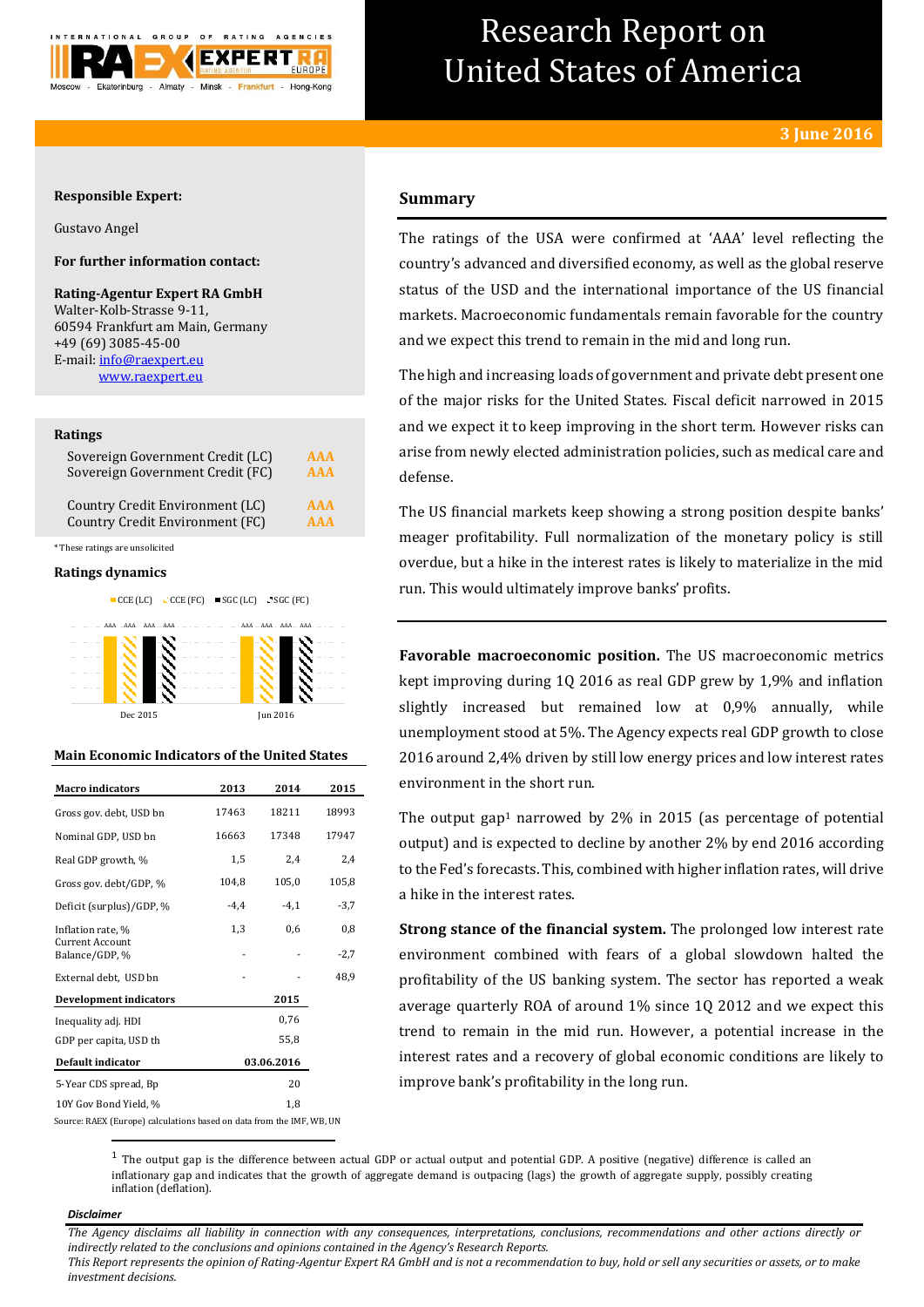

**Graph 1:** US Fiscal balance, % GDP



Source: RAEX (Europe) calculations based on data from the IMF

Private credit kept recovering after the 2008 financial crisis, but current figures at 248% of GDP could be showing signs of overleveraging in the private sector and could potentially become a risk for the economy in the long run. Non-performing loans at 1,8% of total loans portfolio, remain low and continue to decline. Average capital adequacy ratio, while declining, was at 11,6% in 2015 and remains above the 8% threshold required by Basel III.

Fueled by global unpredictable macro conditions and low commodity prices, the US stock market had a period of high volatility between 3Q 2015 and 1Q 2016. However, the sector remains strong with market capitalization of listed companies at 140% of GDP in 2015.

**Improving fiscal performance.** The US fiscal deficit continued narrowing as it reached 3,7% of GDP by the end of 2015. This is consistent with the trend observed since 2009, when it stood at 14% of GDP. Such a decline resulted from increased fiscal revenues driven by better economic conditions, as well as a steady decline of public expenses (see graph 1). We can expect this tendency to prevail, though risks can materialize from newly elected administration policies, such as medical care and defense.

**Monetary policy remains loose.** The Fed made a drastic move by increasing the target funds rate to a 0,25-0,5% interval in December 2015. Such decision marked a change in the US monetary policy since the aftermath of the 2008 financial crisis, when the Fed decreased the funds rate close to zero. However, full monetary normalization is still overdue and current levels remain well below those observed in pre-crisis years (see graph 2).



**Graph 2:** Federal Funds Rate 2000-16, %

Source: RAEX (Europe) calculations based on data from the Federal Reserve

The inflation rate declined in recent years driven by low commodity prices, however, this trend is likely to revert fueled by higher oil prices and sustained growth rates. In this sense, we expect the real GDP growth rate to remain strong and the inflation rate to catch up with the Fed's target at

*Disclaimer* 

*The Agency disclaims all liability in connection with any consequences, interpretations, conclusions, recommendations and other actions directly or indirectly related to the conclusions and opinions contained in the Agency's Research Reports.*

*This Report represents the opinion of Rating-Agentur Expert RA GmbH and is not a recommendation to buy, hold or sell any securities or assets, or to make investment decisions.*